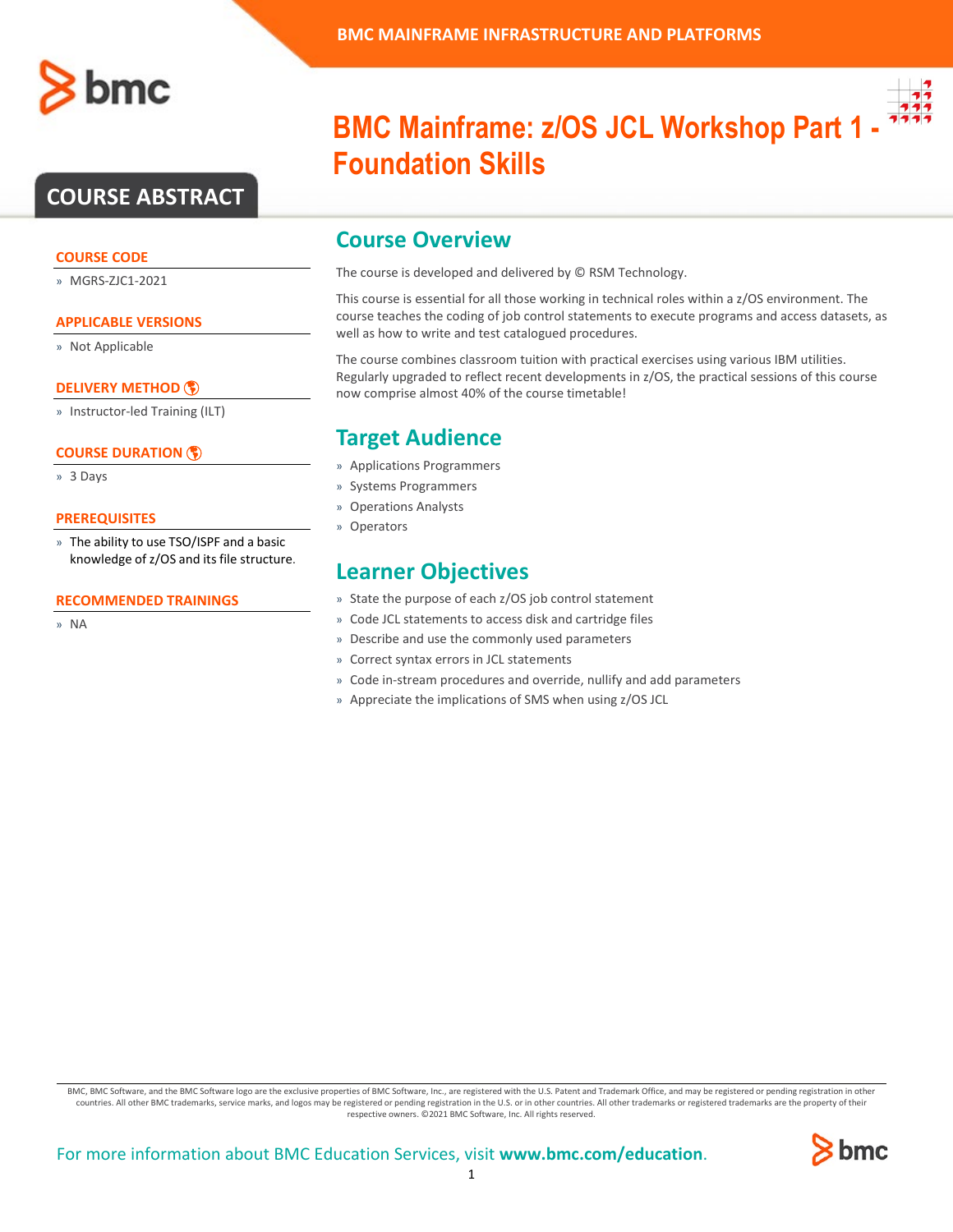



## **BMC Mainframe: z/OS JCL Workshop Part 1 - 7777 Foundation Skills**

### **COURSE ABSTRACT**

### **COURSE ACTIVITIES**

- » Classroom Presentations
- » Demonstration

### **BMC MAINFRAME INFRASTRUCTURE AND PLATFORMS LEARNING PATH**

» **<https://www.bmc.com/education/courses/find-courses.html#filter/%7B%22type%22%3A%22edu-specific-types-159150236%22%7D>**

### **[CERTIFICATION PATHS](http://www.bmc.com/education/certification-programs)**

» This course is not part of a BMC Certification Path

### **[DISCOUNT OPTIONS](http://www.bmc.com/education/customer-service/customer-service.html)**

- » Have multiple students? Contact us to discuss hosting a private class for your organization
- » **[Contact us for additional information](http://www.bmc.com/education)**

### **Course Modules**

#### **z/OS: Structure & Components**

- » z/OS background and history
- » MVS main memory and virtual storage
- » MVS versions
- » Address space layout
- » Common area
- » Private area
- » Main components of z/OS
- » z/OS processing environments: On-line, TSO, ISPF, Batch
- » MVS spooling
- » Other program products and their functions. This segment gives a brief overview of z/OS

### **Introduction to z/OS Job Control Language**

- » Basic job structure
- » Job stream processing
- » JCL output
- » JCL statement types
- » JCL statement format and coding rules
- » JES2 control statements
- » JES3 control statements
- » JCL error points

» Describes jobs and job steps, introduces rules for coding JCL statements and explains the role that JES has in job submission and execution

### **The JOB Statement**

- » The JOB statement overview
- » Accounting information positional
- » Programmer's name positional
- » Keyword parameters
- » Other keyword parameters
- » Example JOB statements.
- » This segment distinguishes between positional and keyword parameters. It also explains the more common JOB statement parameters

#### **The EXEC Statement**

- » The EXEC statement
- » EXEC format program
- » EXEC format procedure
- » EXEC keyword parameters
- » Other EXEC keyword parameters
- » COND parameter
- » EVEN or ONLY
- » Example EXEC statements
- » EXEC statement summary

» Covers the differences between executing a program and a procedure. Parameters used when a program is executed are explained

### **Printing & In-stream Data**

- » Print files & In-stream data
- » Printing: Examples, DEST, COPIES, DCB
- » Output statement
- » OUTPUT statement: Implicit, Explicit, Multiple output
- » Output statement parameters
- » Examples
- » OUTDISP parameter
- » In-stream data.
- » JES's handling of print output (which output queue the print output will go to, etc), plus the use of in-stream data

#### **The DD Statement**

- » The DD statement
- » DD parameters: DSN, DISP, UNIT and VOL
- » SMS considerations
- » DD statement summary
- » Existing catalogued dataset
- » Existing non-catalogued dataset

BMC, BMC Software, and the BMC Software logo are the exclusive properties of BMC Software, Inc., are registered with the U.S. Patent and Trademark Office, and may be registered or pending registration in other countries. All other BMC trademarks, service marks, and logos may be registered or pending registration in the U.S. or in other countries. All other trademarks or registered trademarks are the property of their respective owners. ©2021 BMC Software, Inc. All rights reserved.

 $\mathfrak{Z}$